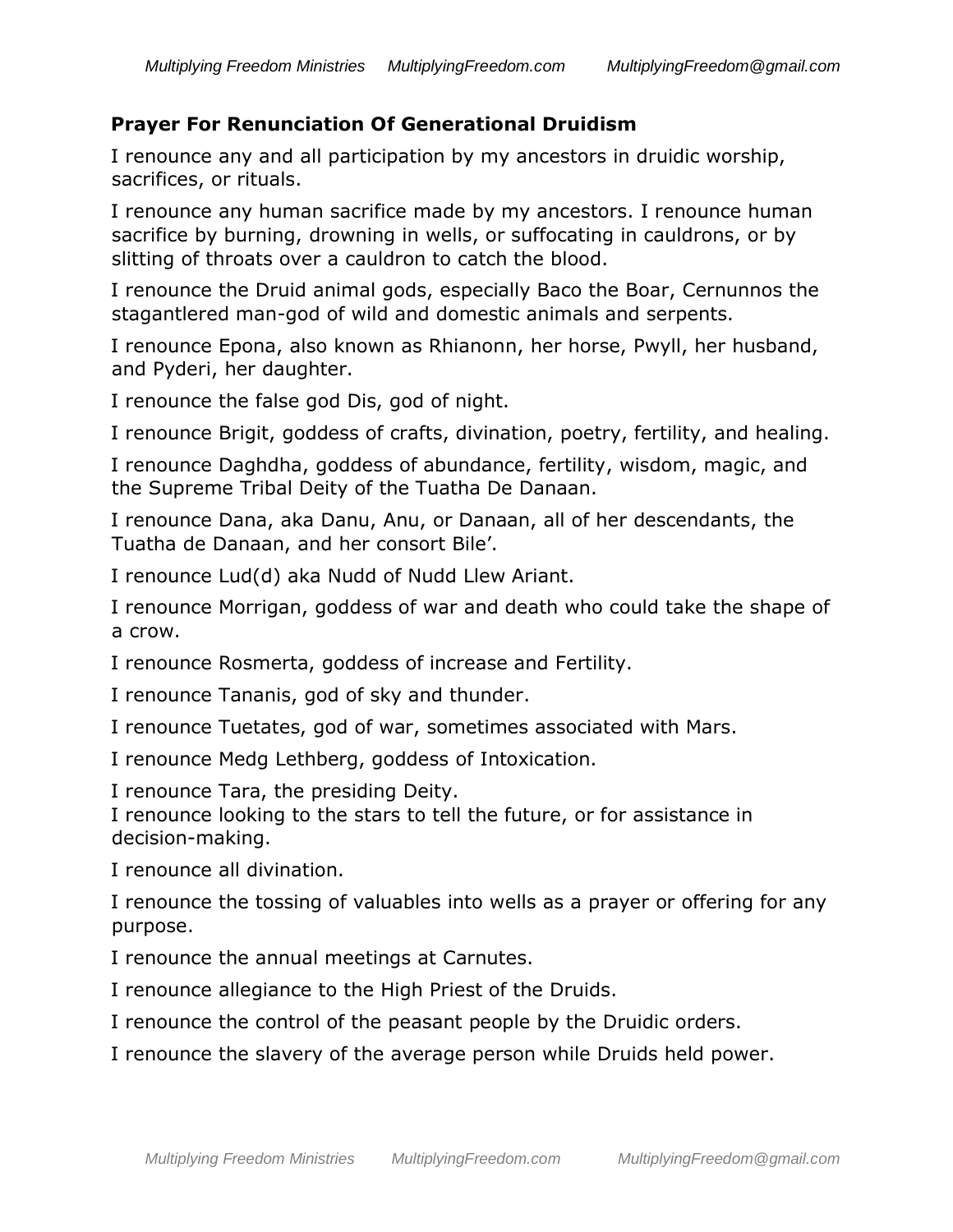I renounce any religious rites involving mistletoe, oak trees, or acorns, or the gathering of these items. I renounce any spirits of oak trees (Dryads) or other plant life.

I renounce any spirits of water or rivers (Nyads).

I renounce all placing of human skulls or bones $<sup>1</sup>$  into buildings for decorative</sup> or foundational purposes.

I renounce the Druidic control of the government of the land.

I renounce all Sam Hain beliefs and activities, and all Halloween activities.

I renounce all Beltane activities, worshipping the 1st day of Spring.

I renounce all wizardry, sorcery, witchcraft and magic, and all items connected to these, including staves, jewelry, hats, clothing, balls, rocks, plants, and potions.

I renounce the stealing and/or borrowing of the life force (chi or qi) from other beings, whether human, spirit, plant, or animal. I break the power of all rituals, spells, chants, or curses done by myself or my ancestors to drain or take the life force of any other being, whether human, spirit, plant, or animal.

I declare that the life force shall be returned and restored to it's proper owner, as created by Jesus. I declare that no further generational stealing of life force shall continue, and that my descendants and I shall have all the life given to us by God.

Lord, forgive me and my ancestors for intentionally pursuing revelation through the psychic door.

I proclaim that the Blood Covenant I have with Jesus supersedes all other covenants, which have been made in the past by me or my ancestors.

Lord, I ask that You would apply the Blood of Jesus over me and cleanse both me and my family line—removing all sin, rebellion and iniquity.

I ask that You would cleanse my spirit, soul, mind, body, name, gift, and destiny.

I ask that You would DISPLACE every fallen angel, nephilim, and ruling principalities associated with Druidism from my body, soul and spirit, and come and fill me with Your Life, Love and Light!

I ask that You would specifically remove any residual label of traitor especially "high treason" against civil leadership off of me and my bloodline.